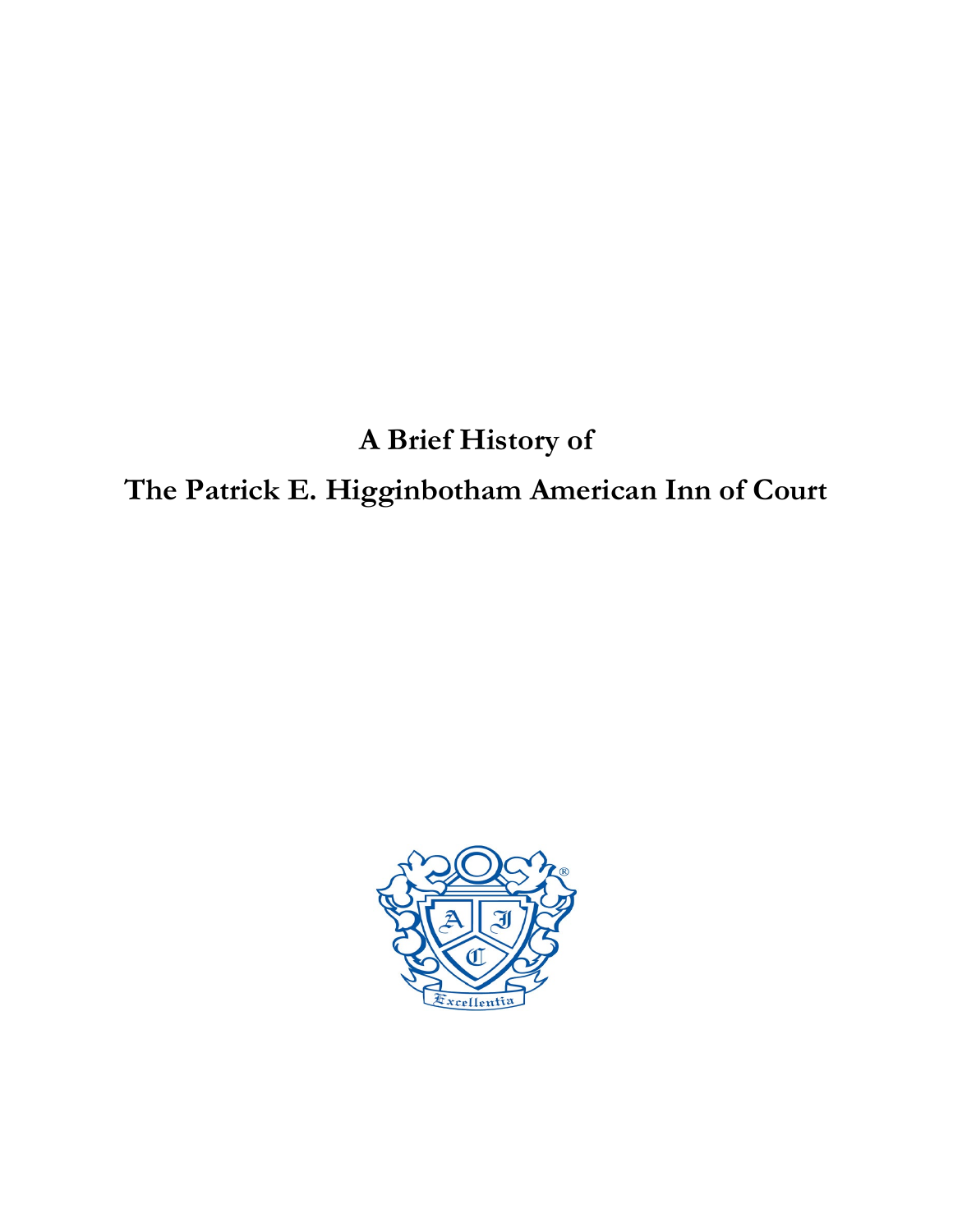The Patrick E. Higginbotham American Inn of Court, formed in 1988, was the 56<sup>th</sup> Inn of Court chartered by the American Inns of Court Foundation in the United States. Originally named the Dallas Inn of Court LVI, the Inn changed its name in 1996 to honor its founder and first President, Judge Patrick Higginbotham of the United States Court of Appeals for the Fifth Circuit.

Inspired by the efforts of the early proponents of the Inn of Court movement in the United States, including Chief Justice Warren E. Burger and Judge J. Clifford Wallace, Judge Higginbotham believed it would be valuable to bring judges, lawyers, and law professors together in an Inn of Court in Dallas, Texas to promote professionalism in trial practice. The Southwestern Legal Foundation, now known as The Center for American and International Law, assisted with the formation of the Inn, and has been the Inn's sponsor ever since.

Judge Higginbotham invited twenty-one prominent members of the Dallas bench and bar to be Masters of the Bench. All accepted the invitation, and the first meeting of the Masters of the Bench was held on July 18, 1988.

| Louis A. Bedford, Jr.   | Morris Harrell          | Fred Misko, Ir          |
|-------------------------|-------------------------|-------------------------|
| James E. Coleman, Jr.   | Hon. Merrill L. Hartman | Hon. Joseph B. Morris   |
| Jim E. Cowles           | John L. Hauer           | Prof. Frederick C. Moss |
| Hon. Catherine J. Crier | James H. Holmes, III    | Hon. Barefoot Sanders   |
| Ernest E. Figari, Jr.   | Jerry P. Jones          | Charles P. Storey       |
| John A. Gilliam         | Prof. John E. Kennedy   | Stephen D. Susman       |
| John H. Hall            | John L. Lancaster, III  | Windle Turley           |

In addition to Judge Higginbotham, the original Masters of the Bench were:

At their first meeting, the Masters of the Bench decided that there would be thirty Barristers and fifteen Pupils to round out the inaugural members of the Inn, with the Barristers serving three-year terms and the Pupils serving one-year terms. Meetings were to be held monthly from September to May, with each meeting to begin with dinner and then a substantive presentation. The members were to be assigned to pupilage groups to promote mentoring, with an appropriate mix of Masters of the Bench,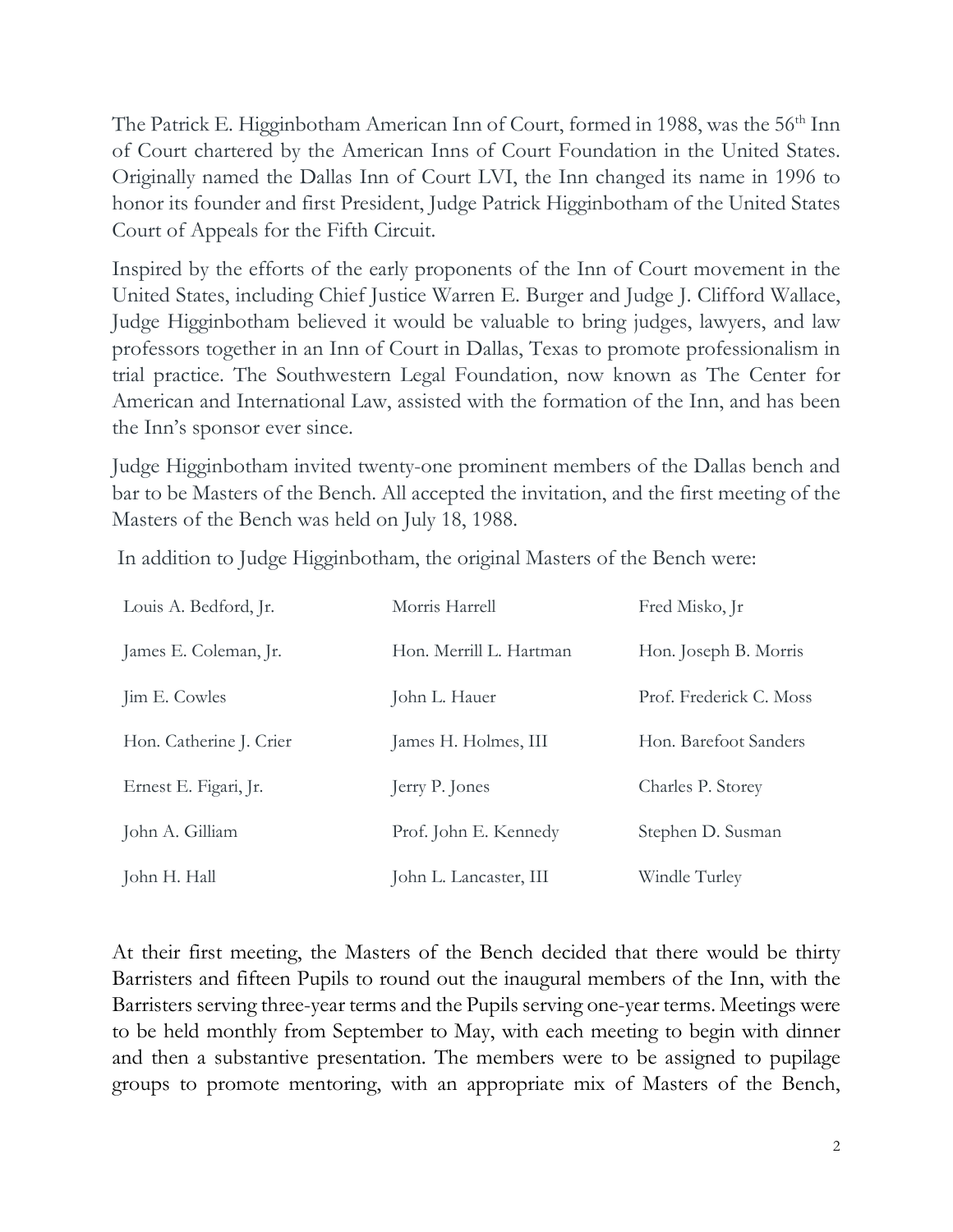Barristers, and Pupils. Each group was to be responsible for a substantive presentation during the Inn year. All these traditions have continued throughout the Inn's history, although the designation for the junior lawyers was changed from "Pupil" to "Associate."

In its early years, the Inn held its monthly meetings in the ceremonial courtroom of the United States Courthouse in Dallas. Over the years, Inn meetings have been held at a variety of locations in Dallas. Early in the Inn's history, the May meeting became an annual banquet featuring a prominent speaker, with the Inn welcoming returning Inn alumni and celebrating its members whose terms have concluded. This is a photograph taken at the 2001 annual banquet of the Inn's first seven Presidents:



(From the left: Hon. Patrick E. Higginbotham (1988-91); Charles P. Storey (1991-93); James E. Coleman, Jr. (1993-95); Hon. Merrill Hartman (1995-97); Hon. Joseph B. Morris (1997-99); John A. Gilliam (1999-01); Hon. Barbara M.G. Lynn (2001-03)

During the 1990's the Inn began a practice of opening each meeting with a Master of the Bench offering a Toast to the Constitution. That practice, which Judge Higginbotham began after observing the English Inns of Court open their meetings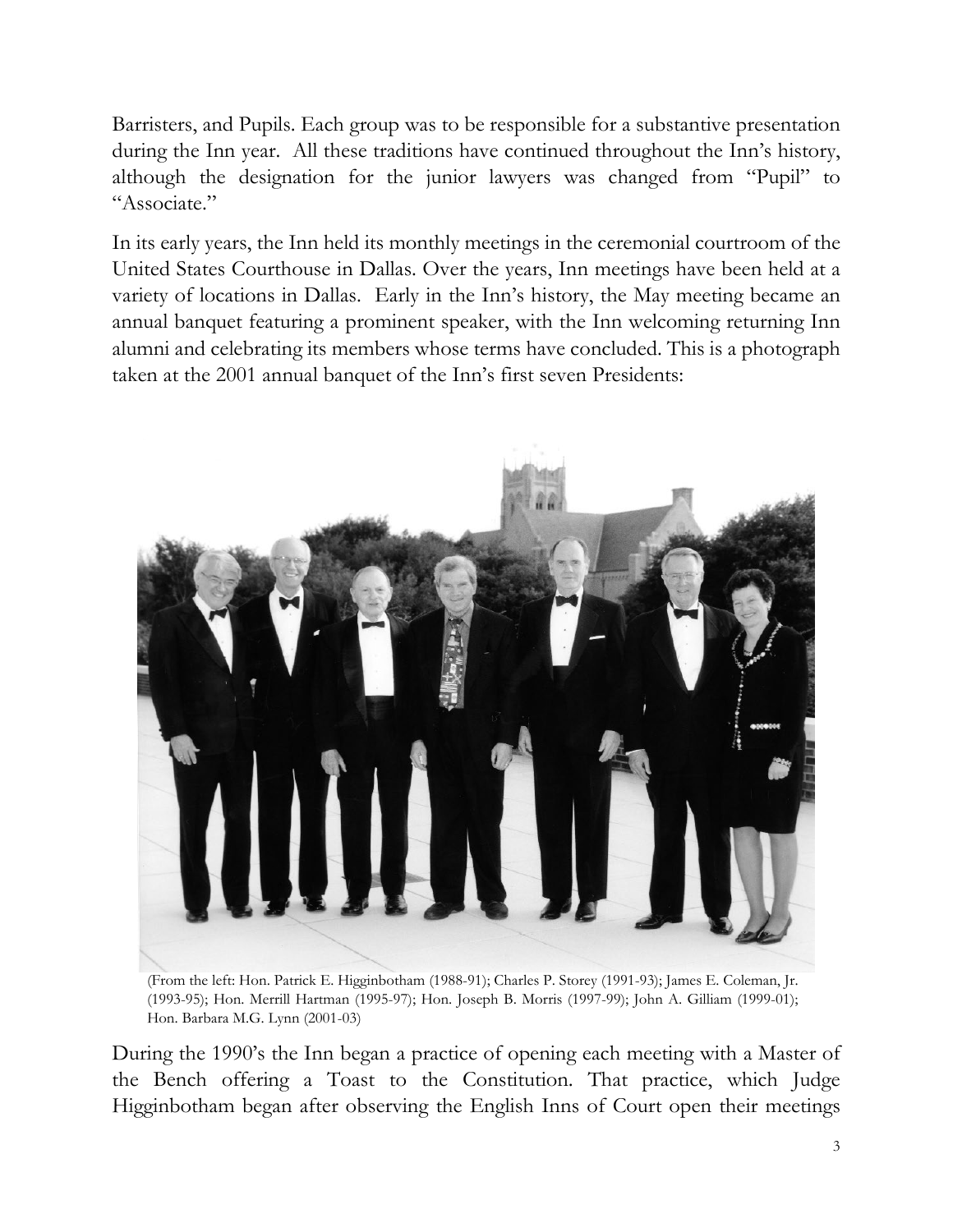with a Toast to the Queen, has become a tradition, not only at the Higginbotham Inn but at Inns across the United States. In that same timeframe, the Higginbotham Inn began another tradition aimed at mentoring the Inn's junior members—a Master of the Bench telling a "war story" from their practice, whether funny, sad, embarrassing, or inspiring.

The American Inns of Court Circuit Professionalism Awards recognize lawyers and judges whose life and practice display sterling character and unquestioned integrity, coupled with ongoing dedication to the highest standards of the legal profession and the rule of law—wonderful examples for the junior members of the Inns of Court around the County. The award originated when Judge Higginbotham was President of the American Inns of Court Foundation. James E. Coleman, Jr., one of the Higginbotham Inn's original Masters of the Bench, was the first recipient in any federal circuit, and was considered the standard for the award. Chief Judge Henry A. Politz presented the award to him at the 1996 Fifth Circuit Judicial Conference, before an audience including three United States Supreme Court Justices and hundreds of lawyers and judges. All the other federal circuits eventually adopted the practice of presenting the professionalism award, with a national committee of the American Inns of Court Foundation selecting the awardees. Three other Higginbotham Inn Masters of the Bench have also received the American Inns of Court Fifth Circuit Professionalism Award—the Honorable Patrick E. Higginbotham in 2007, Kim J. Askew in 2015, and the Honorable Sidney A. Fitzwater in 2018. In 2022, the Professionalism Award in the Fifth Circuit was permanently endowed and became known as the James E. Coleman, Jr. Professionalism Award in the Fifth Circuit, and Richard G. Stewart, Jr., a Higginbotham Inn Master of the Bench Emeritus, was selected as its inaugural awardee.

In 2002, all the Inns of Court in the Dallas-Fort Worth area began holding a joint meeting each January and established the Serjeant of the Inn award. The Serjeant of the Inn concept originated in 13th Century English Inns of Court. Candidates for Serjeant of the Inn from the DFW Inns must be a Master of the Bench in their Inn. They must have either significantly contributed to the profession and the community throughout their career; or must have made one or more significant contributions to the profession and the community which are deserving of recognition. The Serjeant of the Inn honorees from each Inn are recognized at the annual joint meeting. The Higginbotham Inn's Serjeant of the Inn honorees are: